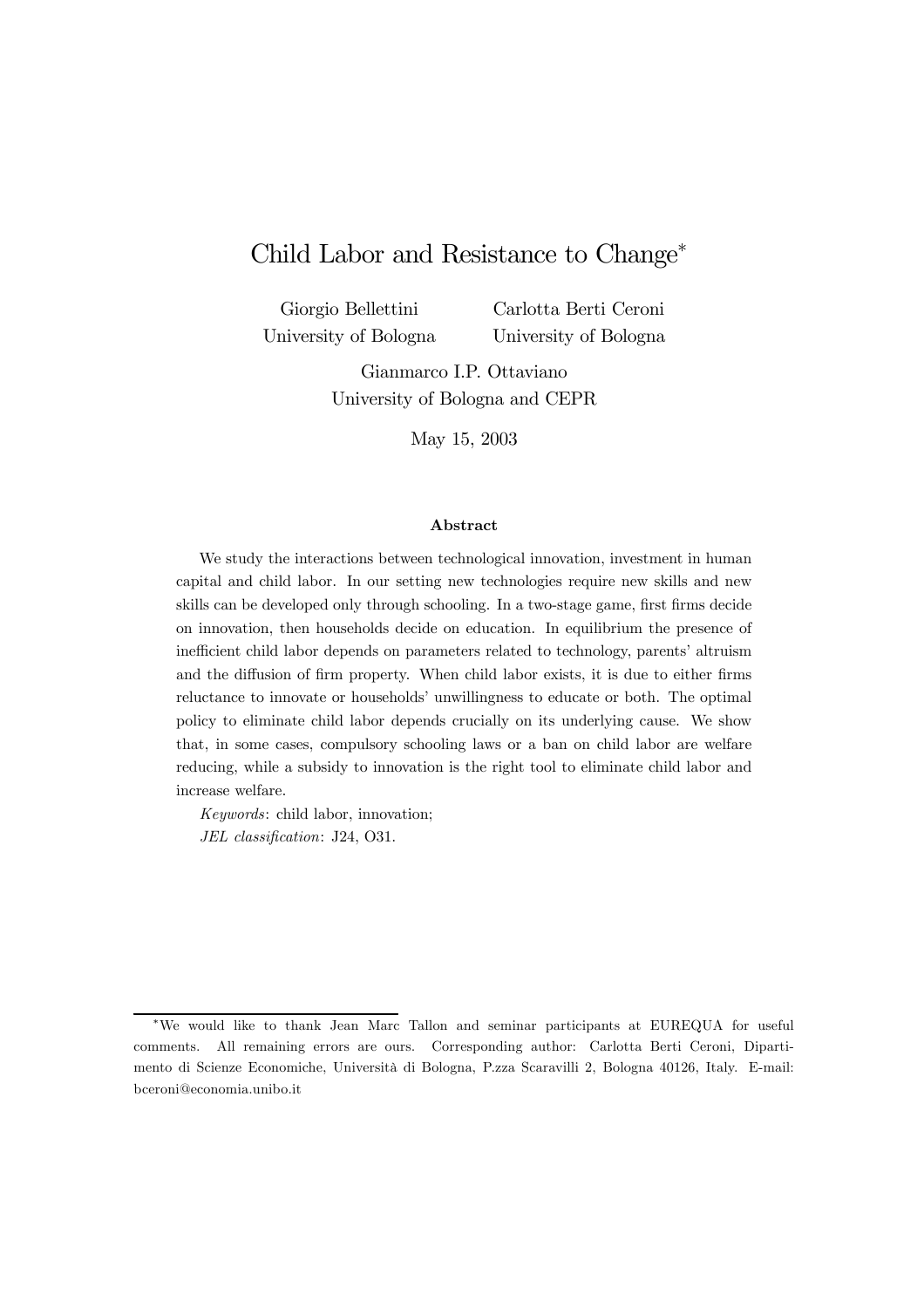## 1 Introduction

According to International Labor Organization statistics (see ILO [11]), in 1995 at least 120 millions of children between five and twelve years of age worked full time in paid jobs, mostly in underdeveloped regions. This figure would at least double if we took into account children who work part-time. These impressive statistics awake concern both in developing and developed countries and command theoretical as well as policy-oriented analysis. In June of 1999 the 174 member nations of the ILO passed an international convention, upon ratification of which member states are pledged to eliminate the worst forms of child labor immediately and to end, in the long run, all forms of child labor.

A central question for national governments and international organizations is therefore how to intervene in order to reduce the extent of the phenomenon. Indeed, from the point of view of economic theory, public intervention should be justified either by efficiency arguments (for example, in the presence of some kind of externalities or coordination failures) or by social preferences that call for some form of redistribution in favor of children and possibly poor households. Moreover, whatever the justification is, it is clear that any government intervention aimed at reducing or eliminating child labor will affect the current and future welfare of children and is likely to have relevant spillovers on others. It is therefore very important to better understand the determinants of child labor and design policy interventions upon careful analysis and research.

Since the publication of a recent paper by Basu and Van [3], there has been a surge of interest among economists for the theoretical investigation of the causes of child labor aiming at assessing the desirability and efficacy of alternative remedies. However, almost all contributions have so far dealt with the determinants of the supply of (child) labor, focusing mainly on the role of poverty, fertility and liquidity constraints.<sup>1</sup> Furthermore, many of these contributions fail to give a clear-cut argument on the efficiency properties of child labor and the welfare effects of government intervention in this area.

This paper contributes to the literature on the economics of child labor by focusing on the analysis of the determinants of the firm's demand for unskilled (child) labor versus more skilled labor and its interaction with the educational choices of households. In fact, it is widely recognized by economic historians that in many circumstances the reduction or elimination of child labor has been driven by technological progress and the substitution of adult and educated workers for young and unskilled workers (for historical examples,

<sup>&</sup>lt;sup>1</sup>See for example Baland and Robinson [1], Bellettini and Berti Ceroni [4], Cigno and Rosati [5], Dessy [6], Ranjan [14] and Swinnerton and Rogers [15], [16]. An exhaustive survey of the literature on the economics of child labor can be found in Basu [2].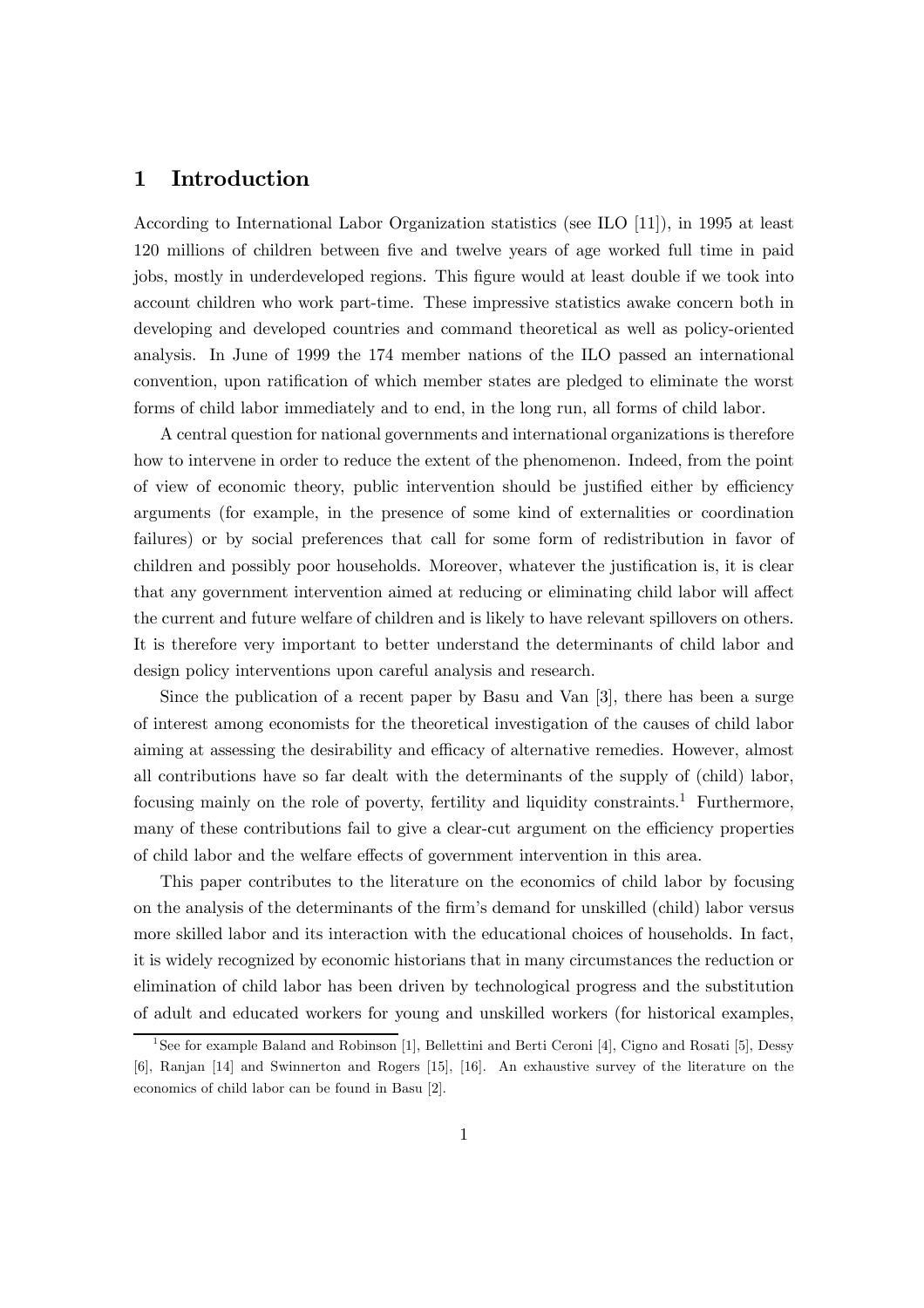see Galbi [9], Levy [12] and Weiner [17]).

In order to tackle these issues, we develop a model that studies the relationship between technological innovation, child labor and investment in human capital. In a two-period economy, we analyze the joint decisions of altruistic parents (who must decide whether to send their children to work or to school) and firms (which must decide whether to switch to a new technology or not). These decisions are closely interrelated since the returns to education depend on the level of technology and, in turn, the profitability of innovation depends on the quality and skills of the labor force.

More specifically, we assume that technological innovation is decided by the owners of a monopolistic firm. Innovation entails the adoption of a new vintage technology with lower marginal costs of production. However, the adoption of the new vintage implies that the old one becomes freely available to competitors<sup>2</sup>. Moreover, for the new vintage to become operative it is necessary that the labor force acquires the adequate skills or, in other words, that children go to school.

The equilibrium of the model is defined as the outcome of a sequential game where the owners of the monopolistic firm ('capitalists') move first and decide simultaneously whether to innovate or not and whether to send their children to school or work. After observing the capitalists' move, workers decide whether to send their own children to school or work. We show that our economy always displays a unique subgame perfect equilibrium, whose features depend on the value of parameters related to the technology, the degree of parents' altruism and the degree of diffusion of firm's property. When child labor appears in equilibrium, that is due to either firm's reluctance to innovate or workers' unwillingness to educate or both.

Focusing on situations in which child labor is inefficient, we argue that the adequate policy intervention (whether compulsory schooling laws, ban on child labor, subsidies to innovation or to education, etc.) depends crucially on the underlying causes. In particular, we point out circumstances in which the introduction of compulsory schooling laws or a ban on child labor are both welfare reducing, while a subsidy to innovation succeeds in both eliminating child labor and increasing welfare.

Recent work by Dessy and Pallage [7] also stresses the complementarity between simultaneous decisions on technology adoption and skill accumulation. In their case such

<sup>&</sup>lt;sup>2</sup>To justify this assumption we could imagine that the information contained in the patent protecting the state-of-the-art technology allows competitors to imitate the previous vintage technology without breaking the patent. In a different context, Dinopoulos and Segerstrom [8] make the similar assumption that previously patented products can be competitively produced by firms when further innovation occurs in the same industry.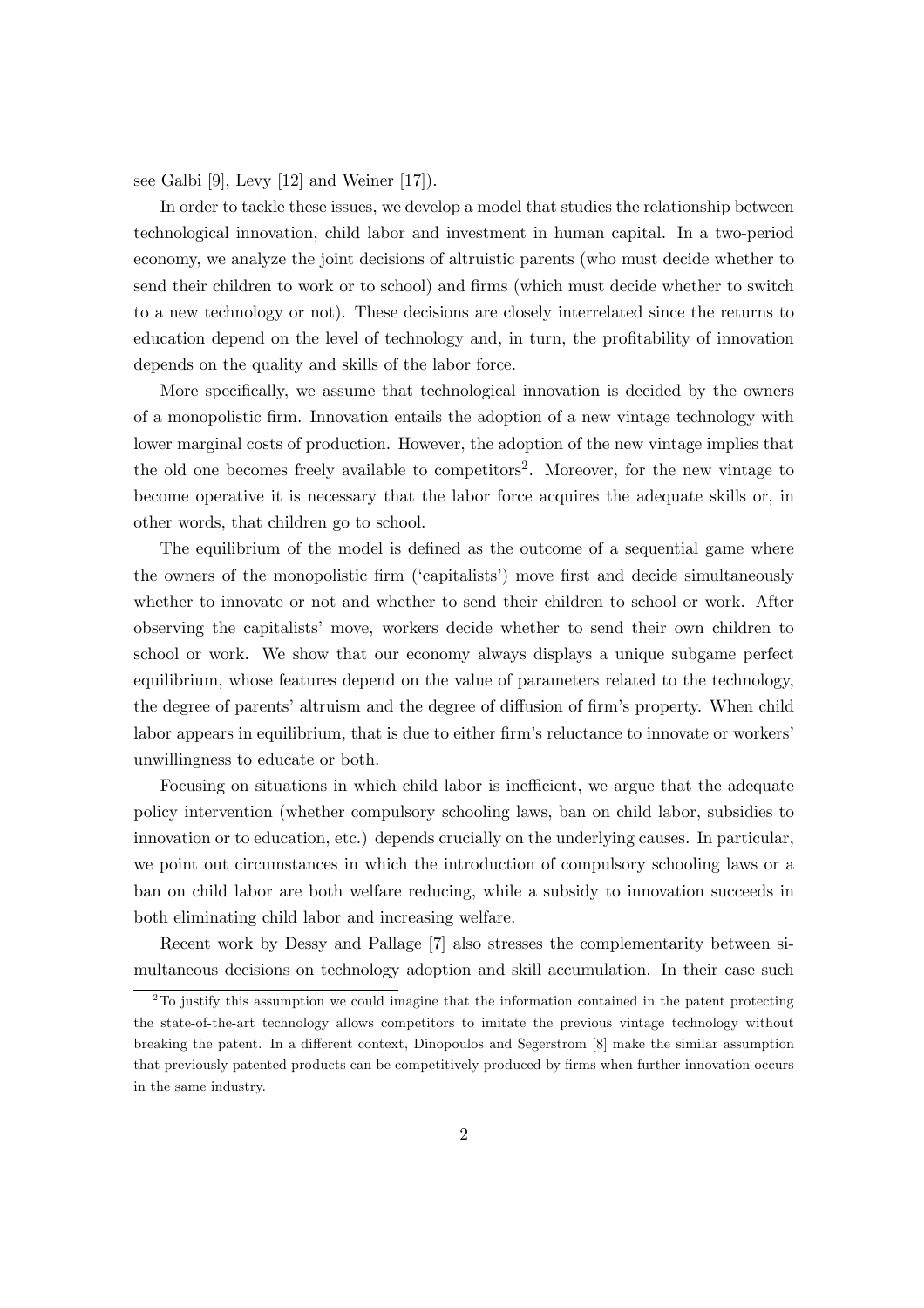complementarity gives rise to a multiplicity of Pareto-rankable Nash equilibria so that a coordination failure between firms and households may support a suboptimal outcome with technological stagnation and child labor. In our case, multiple equilibria are not part of the story. On purpose, they are avoided by the sequential structure of the game: there is always a unique subgame perfect equilibrium. Accordingly, self-fulfilling 'bad' expectations are not the cause of child labor. Consequently, we are able to push our policy analysis beyond helping 'good' expectations to coordinate.

The rest of the paper is organized as follows. Section 2 introduces the model. Section 3 characterizes the efficient outcome. Section 4 describes the equilibrium outcome. Section 5 presents comparative statics results. Section 6 discusses policy implications and section 7 concludes.

## 2 The model

We consider a two-period economy, populated by a continuum of identical households of measure 1. In the first period (period t) each household consists of 1 adult and  $n \geq 1$ children for a total of  $n+1$  individuals. Adults live for one period, children for two, so that only children are alive in the second period (period  $t + 1$ ) and the household dimension shrinks to  $n$ . Each individual is endowed with 1 unit of time per period. While adults supply their units of time inelastically to the labor market, children can choose whether to work or to go to school. The decision on children's time use is made by their altruistic parents. Education is free of charge so that its only (indirect) cost is the foregone labor income of children. The benefit of education comes from human capital accumulation that, in the second period, will allow grown-up children to operate more sophisticated technologies.

On the demand side, due to altruism, the preferences of a typical adult (and thus of the corresponding household) are represented by an intertemporal utility function defined over the consumption of a unique homogeneous good. Specifically, utility is assumed to be linear in the amounts consumed in the two periods:

$$
U = (1+n)c_t + \rho n c_{t+1}
$$
 (1)

where  $c_t$  is consumption at time t and  $\rho \in (0,1)$  is the discount factor. There are no capital markets so that in each period expenditures equal income.<sup>3</sup>

<sup>&</sup>lt;sup>3</sup>Given linear utility, in our model the absence of capital markets is not the source of child labor but only a simplifying (realistic) assumption. For an analysis in which child labor arises due to credit constraints see Ranjan [14].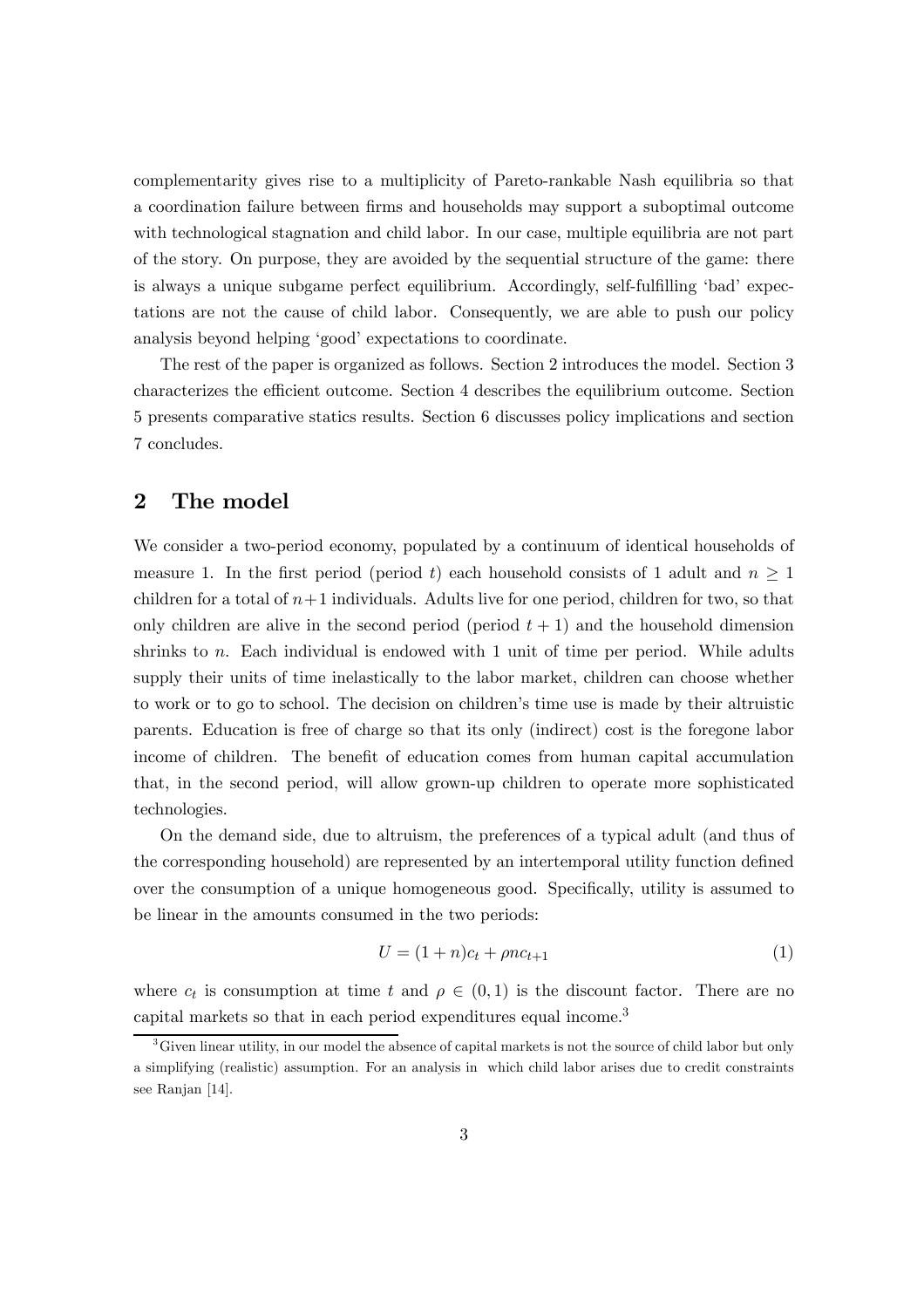On the supply side, we adopt the dual-technology model of Murphy, Shleifer, and Vishny [13] and we adapt it to our intertemporal setting. In the first period, two technologies, 'traditional' and 'modern', are available for the production of the unique consumption good. Both technologies are linear and use labor as their only input. They differ, however, in terms of productivity, the modern technology being more productive than the traditional one. While the traditional technology is freely disposable, the modern one is exclusive property of one firm only. Due to free disposal, when active, the traditional technology is operated by perfectly competitive firms that are publicly and equally owned by all households. On the contrary, the ownership of the modern firm is equally shared only by a fraction  $\theta$  of the households ('capitalists'), with  $\theta \in [0, 1]$ .

Specifically, we assume that, when employed in the traditional technology, one unit of labor produces  $\alpha_0$  units of good, while it produces  $\alpha_1 > \alpha_0$  units of good when employed in the modern one. Choosing labor as numeraire, this implies that in the former case the marginal cost of production is  $1/\alpha_0$  while in the latter it is  $1/\alpha_1 < 1/\alpha_0$ .

Profit maximization leads the modern firm to exploit its cost advantage in order to prevent traditional firms from entering the market at all. In particular, this is achieved through limit pricing, that is, by setting a price at which traditional firms are just indifferent between operating or not. That implies that in equilibrium the modern firm's price equals the marginal cost of traditional firms:

$$
p_t = 1/\alpha_0 \tag{2}
$$

The result is, thus, that the modern firm operates as a monopolist and earns nominal profits:

$$
\Pi_t = (p_t - 1/\alpha_1)y_t \tag{3}
$$

where  $y_t$  is its output and the term between parentheses is the price-cost margin. In real terms, profits can be rewritten as:

$$
\pi_t = \frac{\Pi_t}{p_t} = \frac{1/\alpha_0 - 1/\alpha_1}{1/\alpha_0} y_t = \frac{\alpha_1 - \alpha_0}{\alpha_1} y_t \tag{4}
$$

This leads to aggregate nominal and real incomes that are respectively:

$$
Y_t = p_t y_t = (1/\alpha_0)y_t = \Pi_t + N_t
$$
\n(5)

$$
y_t = \pi_t + \alpha_0 N_t \tag{6}
$$

where  $N_t$  is the total number of individuals (adults plus children) who work at time t.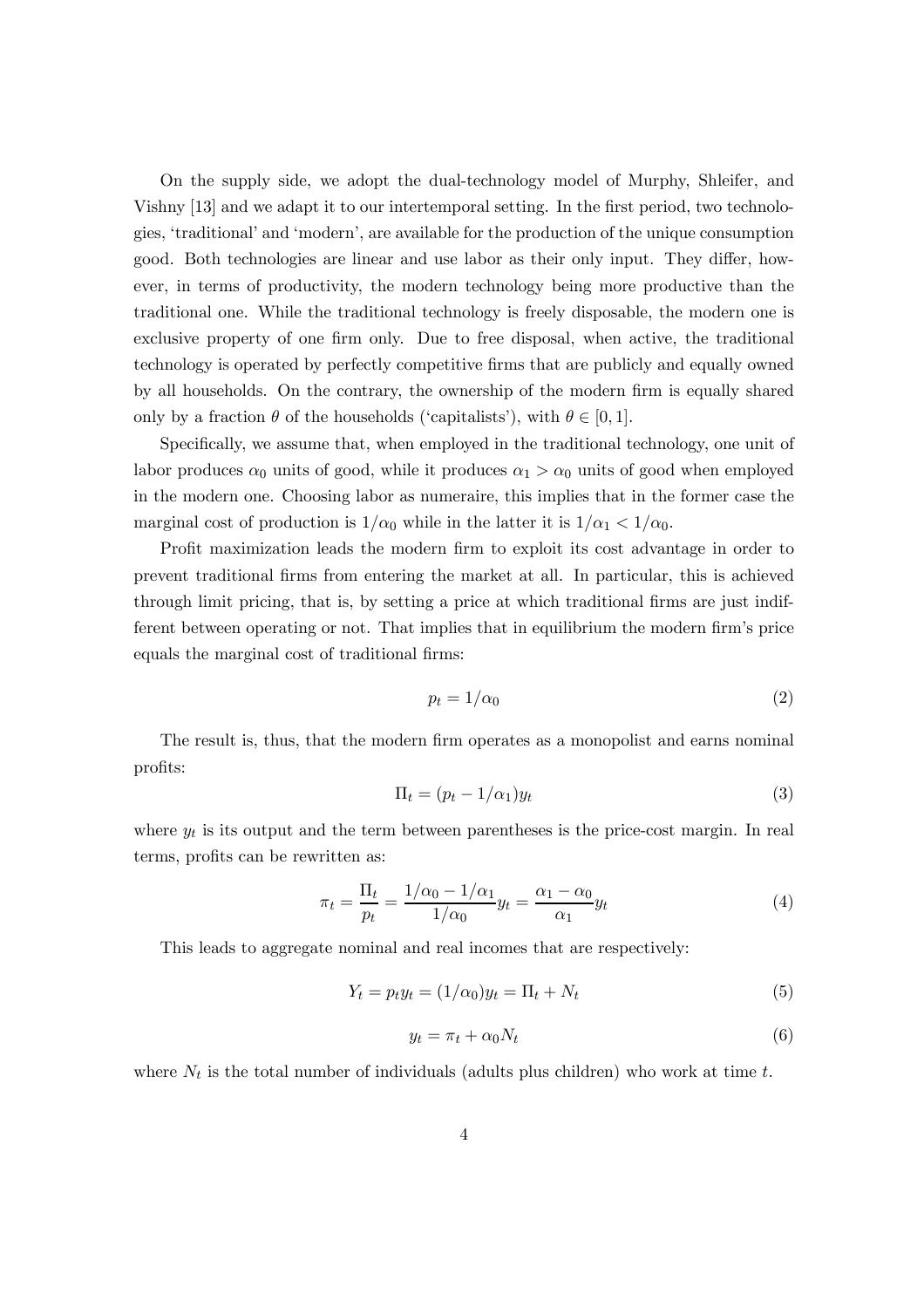Solving the system formed by (4) and (6), we obtain the following expression for profits and income in real terms:

$$
\pi_t = (\alpha_1 - \alpha_0) N_t \tag{7}
$$

$$
y_t = \alpha_1 N_t \tag{8}
$$

In the first period the monopolist, and thus the capitalists, also face an intertemporal decision in that they can decide whether to update the modern technology or not. If they do, the 'updated' technology will be ready for production in the second period with productivity  $\alpha_2 > \alpha_1 > \alpha_0$ . However, its operation by grown-up children will be possible only if they have attained an adequate level of human capital through education in the first period. In other words, the capitalists as well as the other households (henceforth called simply 'workers') face a second intertemporal decision on whether to educate their children or not and the updated technology will be implementable only if the innovation decision of the monopolist is matched by the education decision of the households.

More precisely, we assume that the capitalists move first in anticipation of households' choices. The exact timing of events is the following. At the beginning of period  $t$ , the capitalists as a group decide whether to update  $(I)$  or not  $(NI)$  as well as whether to send their children to school  $(E^o)$  or not  $(NE^o)$ . Then, the workers decide whether to send their children to school  $(E)$  or not  $(NE)$ . After that, during period t, production, education (if any) and consumption take place. Finally, at the end of period  $t$ , adults pass away. At the beginning of period  $t+1$ , if capitalists have previously decided to update, the new technology becomes available to the monopolist only while the outdated one becomes freely available. Lastly, production and consumption by grown up children take place.

## 3 The efficient outcome

We are interested in investigating child labor as a market failure. To do so, we need to assess under which conditions child labor is inefficient. Our welfare measure is the sum of the indirect utilities of all capitalits and workers. Given linear utility this corresponds to the present value of aggregate output  $y_1 + \rho y_2$ .

Straightfoward calculations show that:

**Proposition 1** Aggregate welfare is maximized at either  $(I, E^o, E)$  or  $(NI, NE^o, NE)$ . The former dominates the latter if and only if

$$
\alpha_2/\alpha_1 > 1 + 1/\rho \tag{9}
$$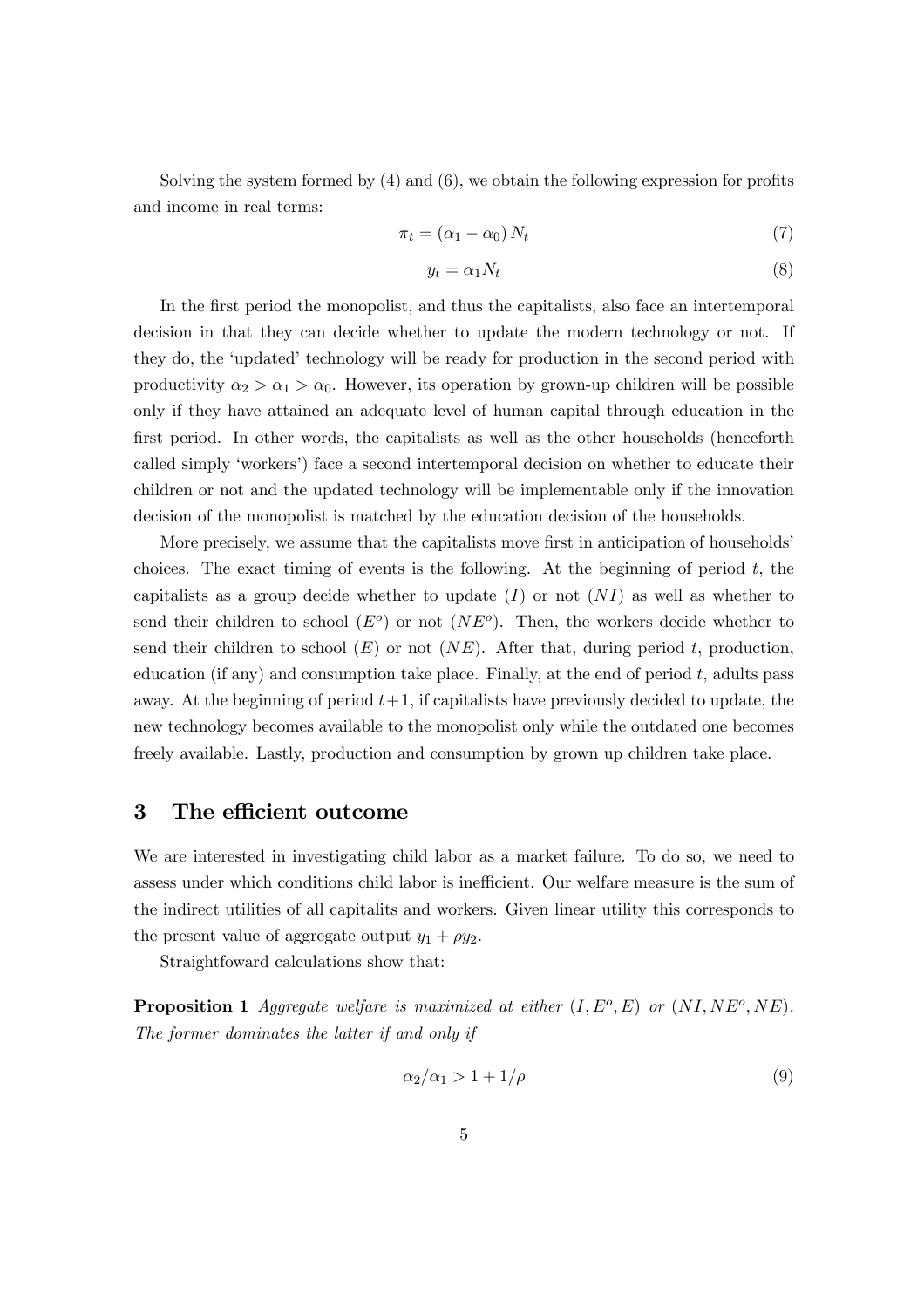Intuitively, a planner would choose to send all children to school and to update the technology whenever the present value of the increase in future output due to innovation offsets the current loss of production due to education. Notice that the parameter  $\alpha_0$  is irrelevant for the planner's choice because it affects the distribution of income but it does not affect the output increase.

In what follows we assume (9) to hold, that is, we focus on situations in which, when child labor emerges in equilibrium, it is inefficient so that there is scope for welfareimproving policy intervention.

## 4 The equilibrium

We are now ready to investigate the conditions under which the market outcome is caracterized by inefficient child labor. Specifically, we look for the Subgame Perfect Equilibrium (SPE) of the two-stage game of complete and perfect information between capitalists and workers. As we discussed above, capitalists move first. Their chosen action will be denoted by  $a^o$ . After having observed the action of the capitalists, workers choose their own favorite action a. Clearly,  $a^o = (a_1^o, a_2^o)$  where  $a_1^o \in A_1^o$ ,  $a_2^o \in A_2^o$ ,  $A_1^o = \{I, NI\}$  and  $A_2^o = \{E^o, NE^o\}$ . Similarly,  $a \in A$  where  $A = \{E, NE\}$ .

Figure 1 summarizes the tree of the strategic interaction between capitalists and workers with the eight possible outcomes. The associated payoffs are the indirect utilities of the two interest groups, capitalists (labeled again by  $\degree$ ) and workers (no label), calculated from (1). To derive them, the crucial thing to keep in mind is that for the updated technology to be operative in the second period, some children must attend school in the first period, in which case their current real labor income  $(\alpha_0 n)$  is traded against higher future real labor income  $(\alpha_1 n)$ . Obviously, this also implies trading off current real profit against higher future real profit for the monopolist, since children attending school are withdrawn from production in the first period. The eight payoffs of workers  $(A, B, C, D, E, F, G, H,$ K) and the eight payoffs of capitalists  $(A<sup>o</sup>, B<sup>o</sup>, C<sup>o</sup>, D<sup>o</sup>, E<sup>o</sup>, F<sup>o</sup>, G<sup>o</sup>, H<sup>o</sup>, K<sup>o</sup>)$  are reported in the Appendix.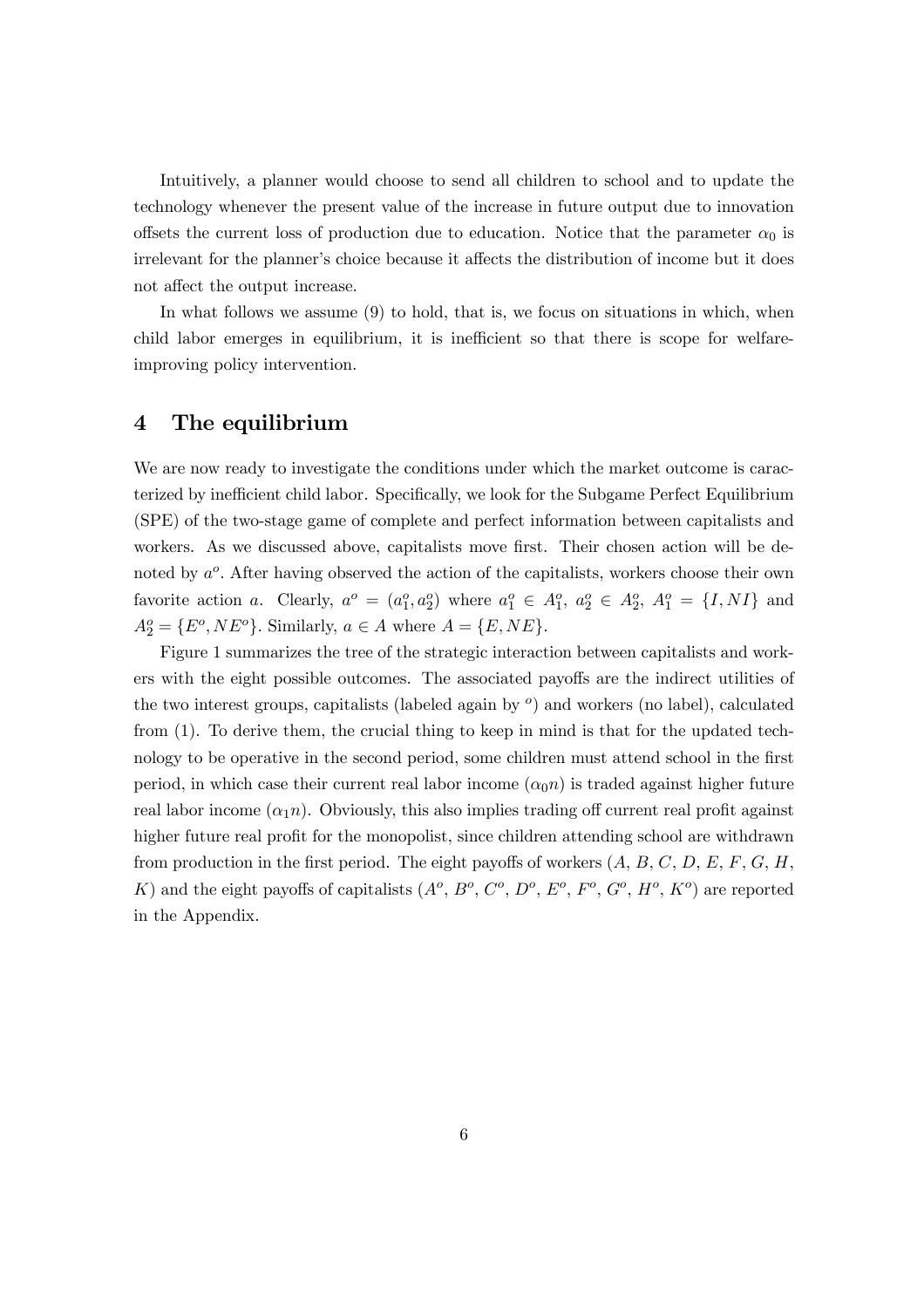

Figure 1: The extensive-form representation of the game

#### 4.1 The choice of workers

Let us characterize the SPE by backward induction taking into account the extensive form depicted in Figure 1. After observing capitalists' decisions regarding innovation and education, workers must decide whether to send their children to school  $(a = E)$  or not  $(a = NE)$ . Here we can distinguish between three cases.

1. Given  $a^o = (NI, E^o)$  or  $a^o = (NI, NE^o)$  workers' optimal response is  $a = NE$  since  $C>A$  and  $D>B$ . Intuitively, when capitalists do not innovate, the future real wage is equal to the current one  $(\alpha_0)$ , since the output price remains constant  $(1/\alpha_0)$ . Workers have therefore no incentive to send children to school, since this would imply a loss in current labor income against a zero gain in future labor income.

2. Given  $a^o = (I, NE^o)$ , workers' optimal response is  $a = NE$  since  $F < H$ . If capitalists innovate but do not send their children to school, they will be unable to operate the up-dated technology unless workers send their children to school. However, workers have no incentives to do so, since they anticipate that the future real wage will be higher in any case. The reason is the following. If workers' children get educated at time  $t$ , the monopolistic firm will be able to operate the updated technology at time  $t+1$  and set the product price at  $1/\alpha_1$ , so that the real wage will be equal to  $\alpha_1$ . Otherwise, the monopolistic firm will be unable to operate the up-dated technology at time  $t + 1$ . Nonetheless, since innovation makes the modern technology freely disposable, a competitive fringe of firms will step in using that technology and the real wage will be still equal to  $\alpha_1$ .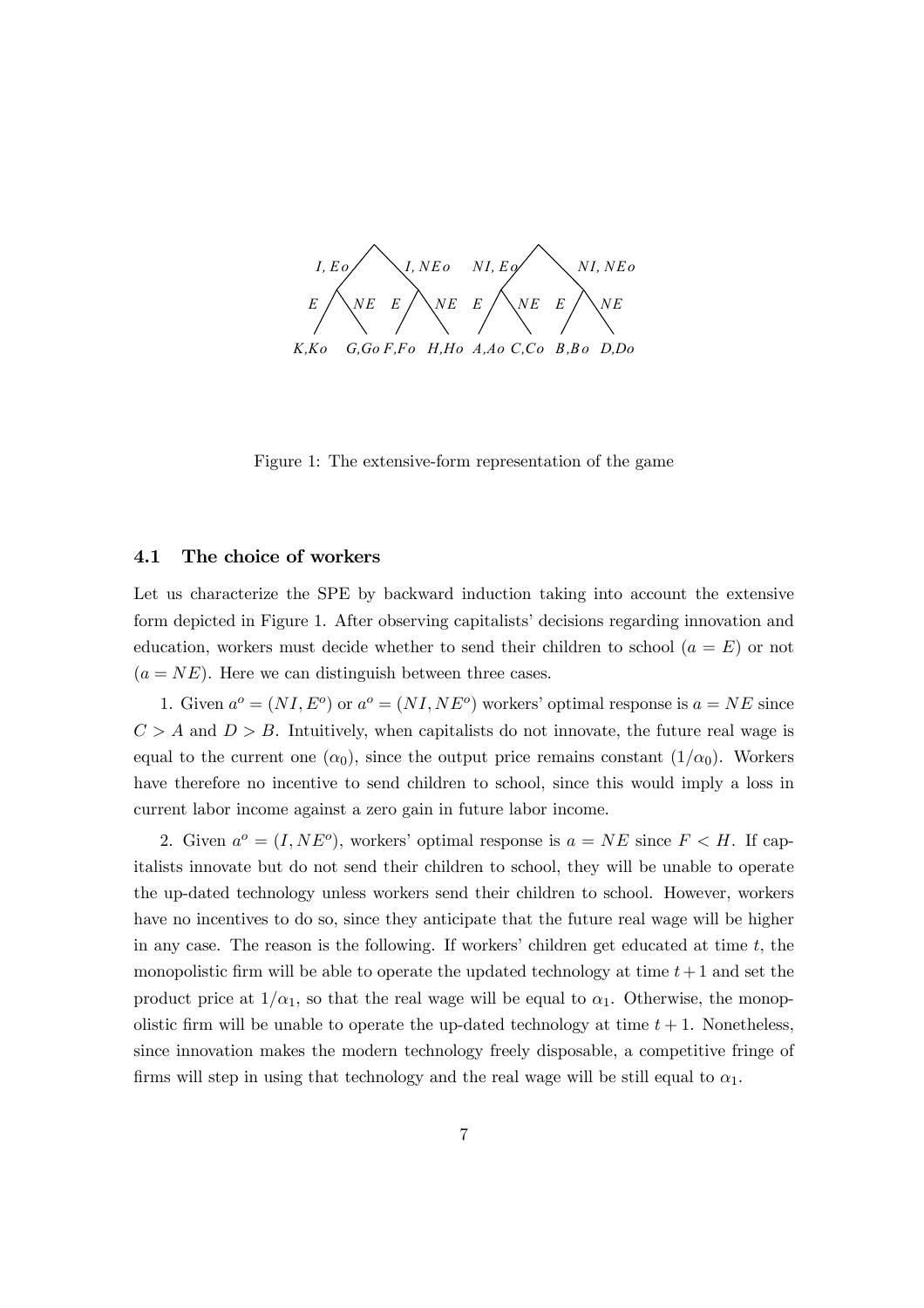3. Given  $a^o = (I, E^o)$ , workers' optimal response is  $a = E$  if and only if  $K > G$ , that is if and only if  $\rho \alpha_1 > \alpha_0$ . If capitalists innovate and send their children to school they will operate the updated technology at time  $t + 1$  no matter what workers do. In order to decide whether to send their children to school or work at time  $t + 1$ , workers must compare the loss in terms of current labor income (opportunity cost of education),  $\alpha_0$ , with the discounted net gain in terms of future labor income, which is given by  $\rho \alpha_1$  since in this case only educated workers can be employed at time  $t + 1$ .

Thus, for workers to be willing to send their children to school it must be  $\rho \alpha_1 > \alpha_0$ .

#### 4.2 The choice of capitalists

We can now turn to the characterization of capitalists' best course of action, given workers' best responses. Capitalists must take two simultaneous decisions: whether to adopt the new vintage technology  $(a_1^o = I)$  or not  $(a_1^o = NI)$  and whether to send their children to school  $(a_2^o = E^o)$  or not  $(a_2^o = NE^o)$ .

It is immediate to verify that, anticipating workers' best responses, capitalists always prefer  $a^o = (NI, NE^o)$  to  $a^o = (NI, E^o)$ , since  $D^o > C^o$  and  $B^o > A^o$ . Intuitively, if capitalists decide not to update the modern technology, in their role of workers they will have no incentives to send their children to school, since this would imply a loss in terms of current labor and profit income against a zero gain in terms of future labor and profit income.

By the same token,  $a^o = (NI, NE^o)$  is preferred to  $a^o = (I, NE^o)$  since  $D^o > H^o$ . As we know, if capitalists innovate but do not send children to school, workers will not send children to school either so that capitalists will be unable to operate the new technology in period  $t+1$  but, at the same time, also to prevent the entry of the competitive fringe. For  $\theta$  < 1, if the capitalists send their children to school, the ensuing loss in terms of discounted profit income,  $\rho(\alpha_1 - \alpha_0)n$ , is always larger than the gain in terms of discounted wage income,  $\theta \rho (\alpha_1 - \alpha_0) n$ .

Therefore, we can conclude that

Remark 2 In equilibrium children never attend school in the absence of innovation and innovation is impossible unless some children go to school.

Once we have eliminated actions  $a^{\circ} = (NI, E^{\circ})$  and  $a^{\circ} = (I, NE^{\circ})$ , we can finally analyze the capitalists' choice between action  $a^o = (I, E^o)$  and  $a^o = (NI, NE^o)$ . Different scenarios emerge depending on workers' willingness to send their children to school, that is depending on the relation between  $\rho \alpha_1$  and  $\alpha_0$ .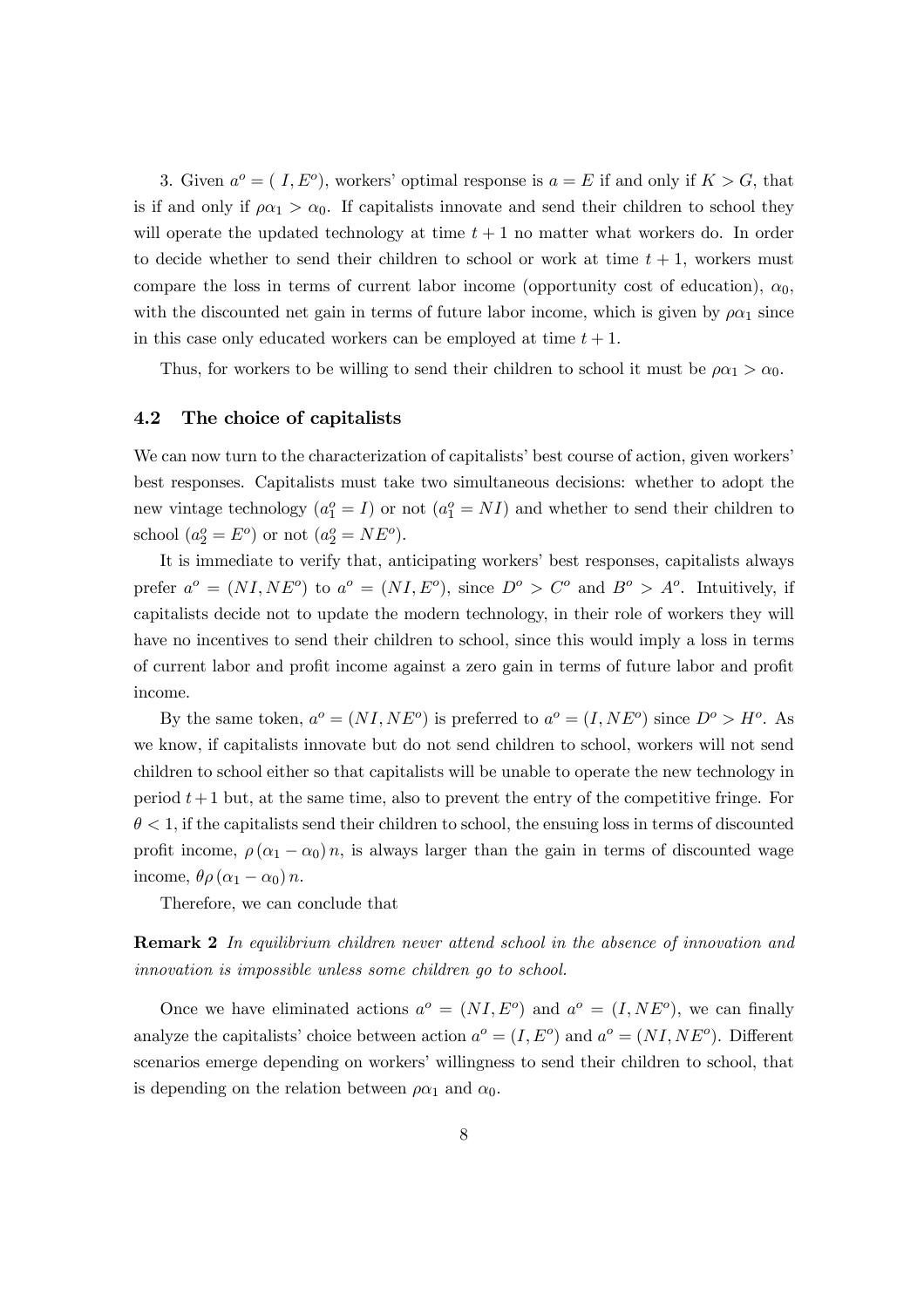1. When  $\rho \alpha_1 > \alpha_0$ , capitalists prefer  $a^o = (I, E^o)$  to  $a^o = (NI, NE^o)$  if and only if  $K^{\circ} > D^{\circ}$ , that is if and only if:

$$
(1/\theta)[\rho(\alpha_2 - \alpha_1) - (1 + \rho)(\alpha_1 - \alpha_0)]n + [\rho\alpha_1 - (1 + \rho)\alpha_0]n > 0
$$
\n(10)

In words, if the discounted future income gain in terms of higher profits, that is  $\rho$  [( $\alpha_2 - \alpha_1$ ) – ( $\alpha_1 - \alpha_0$ )] n, and higher wages,  $\rho$  ( $\alpha_1 - \alpha_0$ )  $\theta$ n, is larger than the opportunity cost of innovation in terms of current income  $[(\alpha_1 - \alpha_0) + \theta \alpha_0] n$ , capitalists will innovate and send their children to school. As we know, this in turn implies that workers will also send children to school, so that  $(I, E<sup>o</sup>, E)$  would be the SPE of the game.

If condition (10) is not satisfied, capitalists do not innovate and nobody sends children to school, so that  $(NI,NE^o,NE)$  is the SPE of the game. Notice that in this case child labor emerges as a consequence of capitalists' resistance to innovation as well as to education and hurts workers who would have been better off had the firm innovated.

2. When  $\rho \alpha_1 < \alpha_0$  (i.e. when workers never send children to school), capitalists prefer  $a^o = (I, E^o)$  to  $a^o = (NI, NE^o)$  if and only if  $G^o > D^o$ , that is if and only if:

$$
(1/\theta)[\rho\theta(\alpha_2 - \alpha_1) - (\theta + \rho)(\alpha_1 - \alpha_0)]n + [\rho\alpha_1 - (1 + \rho)\alpha_0]n > 0
$$
\n(11)

The net gain from profits following innovation is different with respect to the preceding case since only capitalists' children go to school at time t (implying a smaller loss in current profit) and work at time  $t + 1$  (implying a smaller gain in future profits). In this case, the SPE equilibrium of the game would be  $(I, E^o, NE)$ , implying innovation and 'partial' child labor: only capitalist offsprings go to school.

If condition (11) is not satisfied, capitalists do not innovate and nobody sends children to school, so that  $(NI,NE^o,NE)$  is the SPE of the game. In this case, both workers and capitalists resist education.

In order to summarize the above results, it is useful to provide a graphical representation of the possible equilibrium outcomes. Denote with  $EE$ ,  $II$  and  $IE^o$  the loci defined respectively by the following equations:

$$
\frac{\alpha_1}{\alpha_0} = \frac{1}{\rho} \tag{12}
$$

$$
\frac{\alpha_2}{\alpha_1} = 1 - \theta + \frac{1+\rho}{\rho} - (1-\theta)\frac{1+\rho}{\rho}\frac{1}{\alpha_1/\alpha_0} \tag{13}
$$

$$
\frac{\alpha_2}{\alpha_1} = \frac{\rho + \theta}{\rho \theta} - \frac{1 - \theta}{\theta} \frac{1}{\alpha_1/\alpha_0} \tag{14}
$$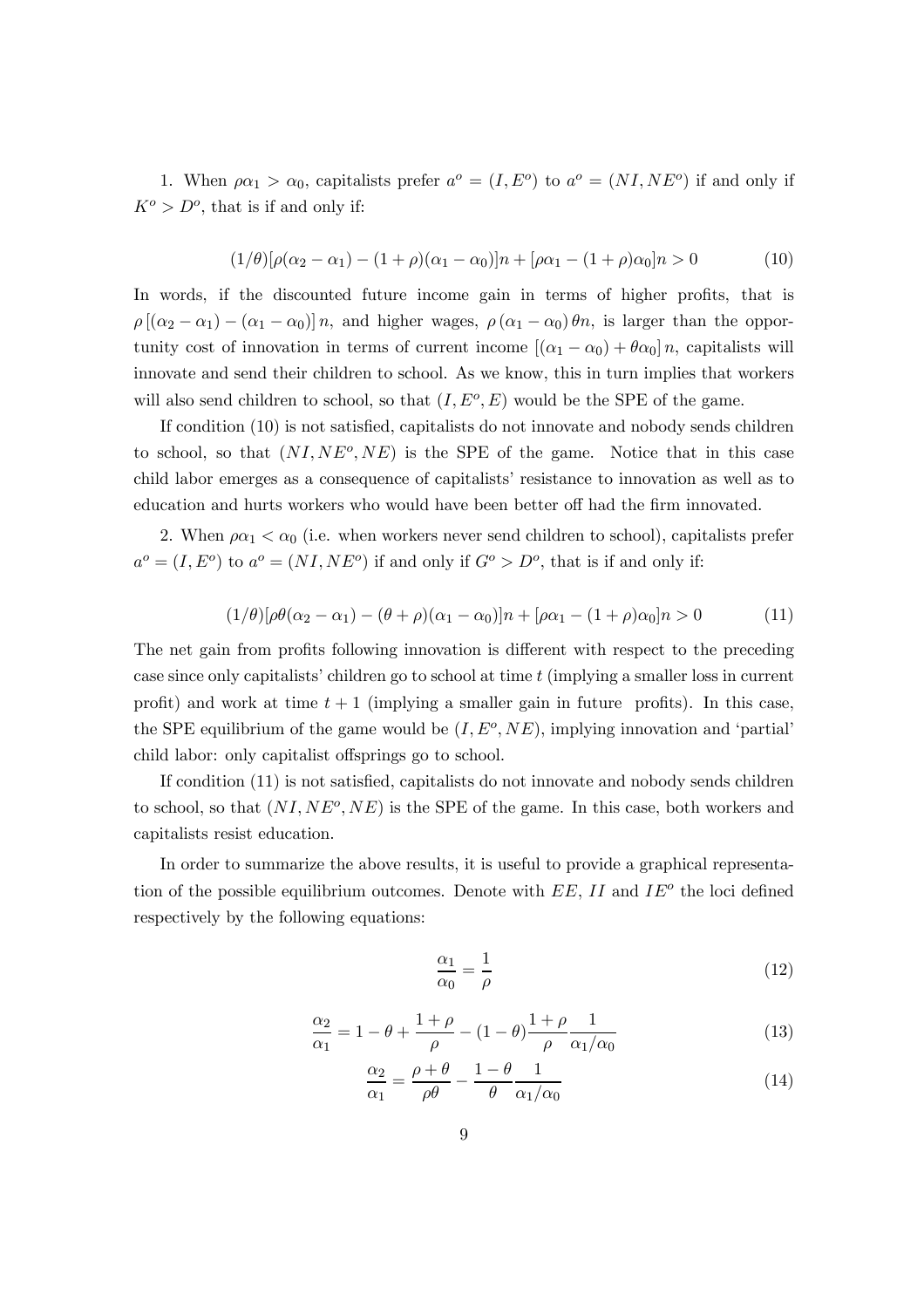in the  $(\alpha_1/\alpha_0, \alpha_2/\alpha_1)$  space. Notice that II and IE<sup>o</sup> are derived by equations (10) and (11). Figure 2 depicts the three loci for  $0 < \theta < 1$  and  $\theta + \rho < 1$  in the relevant area defined by (9).



Figure 2: The equilibrium  $(0 < \theta < 1)$ 

By inspection of Figure 2, we can restate the above results as follows:

**Proposition 3** The II, EE and IE<sup>o</sup> loci identify four regions. To the left of EE, there is partial child labor (only capitalists' children go to school) above the  $IE^o$  locus (region NW) and complete child labor below it (region SW). To the right of EE, there is no child labor above the II curve (region  $NE$ ) and complete child labor below it (region  $SE$ ).

Notice that, while in region SE child labor is the result of firm's resistance to innovation (since the price-cost margin after innovation is low relative to the current one), in region SW both workers and capitalists resist education and innovation (also the wage increase is low). Moreover, even if in region NW the (profit) gain from innovation is high enough to make updating beneficial for the capitalists, wage growth following innovation is not high enough to make education beneficial for the workers. In this case, child labor occurs among workers notwithstanding firm's willingness to innovate.

## 5 The role of property diffusion

Let us now analyze how the equilibrium characterization depends on the degree of property diffusion of the monopolistic firm  $\theta$ . Comparative statics results are summarized by Figure 3.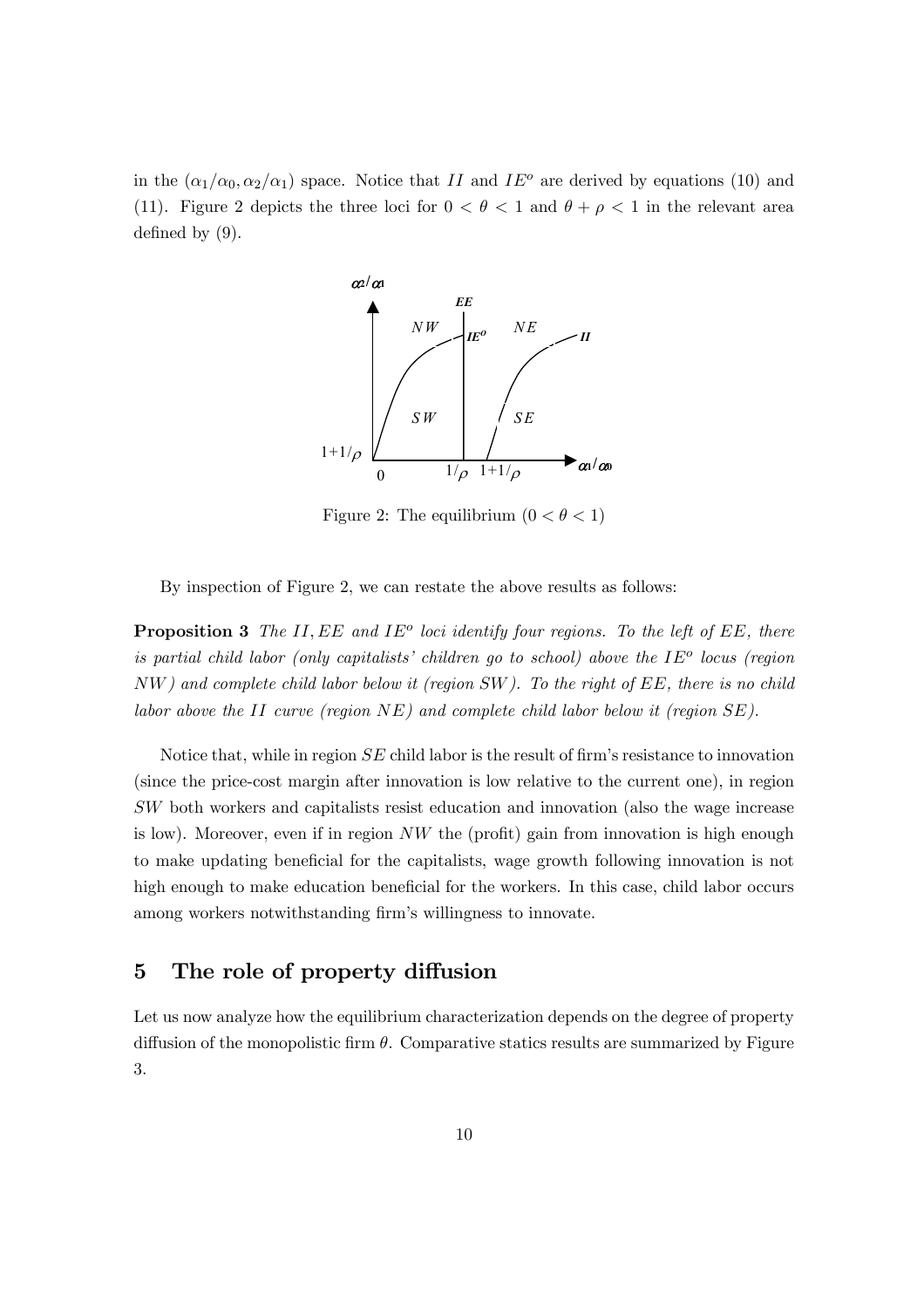On the one hand, as  $\theta$  increases, making property more diffuse and each owner's share smaller, the II locus rotates clockwise around point  $(1+1/\rho, 1+1/\rho)$  and becomes flatter, reaching  $\frac{\alpha_2}{\alpha_1}$  $\frac{\alpha_2}{\alpha_1} = 1 + 1/\rho$  as  $\theta$  tends to 1. Ceteris paribus, this makes region NE larger (and region  $SE$  smaller). On the other hand, the  $IE^o$  locus rotates clockwise around point  $(1, 1+1/\rho)$  and becomes flatter, also reaching  $\frac{\alpha_2}{\rho}$  $\frac{\alpha_2}{\alpha_1} = 1 + 1/\rho$  as  $\theta$  tends to 1. Ceteris paribus, this makes region  $NW$  larger (and region  $SW$  smaller).

In order to understand the effect of changes in  $\theta$  on the II locus, notice that (13) can be rewritten as:

$$
[\rho \alpha_1 - (1 + \rho) \alpha_0] + (1/\theta) [\rho (\alpha_2 - \alpha_1) - (1 + \rho) (\alpha_1 - \alpha_0)] = 0 \tag{15}
$$

where the first term represents the net discounted gain (or loss) from innovation for capitalist households deriving from wage growth and the second term represents the net gain (loss) deriving from profit growth.

When the first term is negative (positive), an increase in  $\theta$  implies that a higher (lower) net gain from profit growth is required for the above equation to be satisfied. For example, in region SE innovation favors capitalists in terms of wages, but hurts them in terms of profits. Thus, when the weight of profit income decreases ( $\theta$  increases), a smaller gain from wage growth is necessary to compensate capitalists for the profit loss. Hence, region SE shrinks as  $\theta$  increases (given  $(\alpha_1 - \alpha_0)$ ,  $(\alpha_2 - \alpha_1)$  must decrease).



Figure 3: The equilibrium ( $\theta$  grows)

In the limit case where  $\theta = 1$  (i.e. the property of the firm is perfectly diffused), the IE<sup>o</sup> and II loci both collapse to  $\alpha_2/\alpha_1 = 1+1/\rho$ , and the EE locus becomes irrelevant since there are no 'pure' workers. Therefore, innovation always takes place and child labor disappears.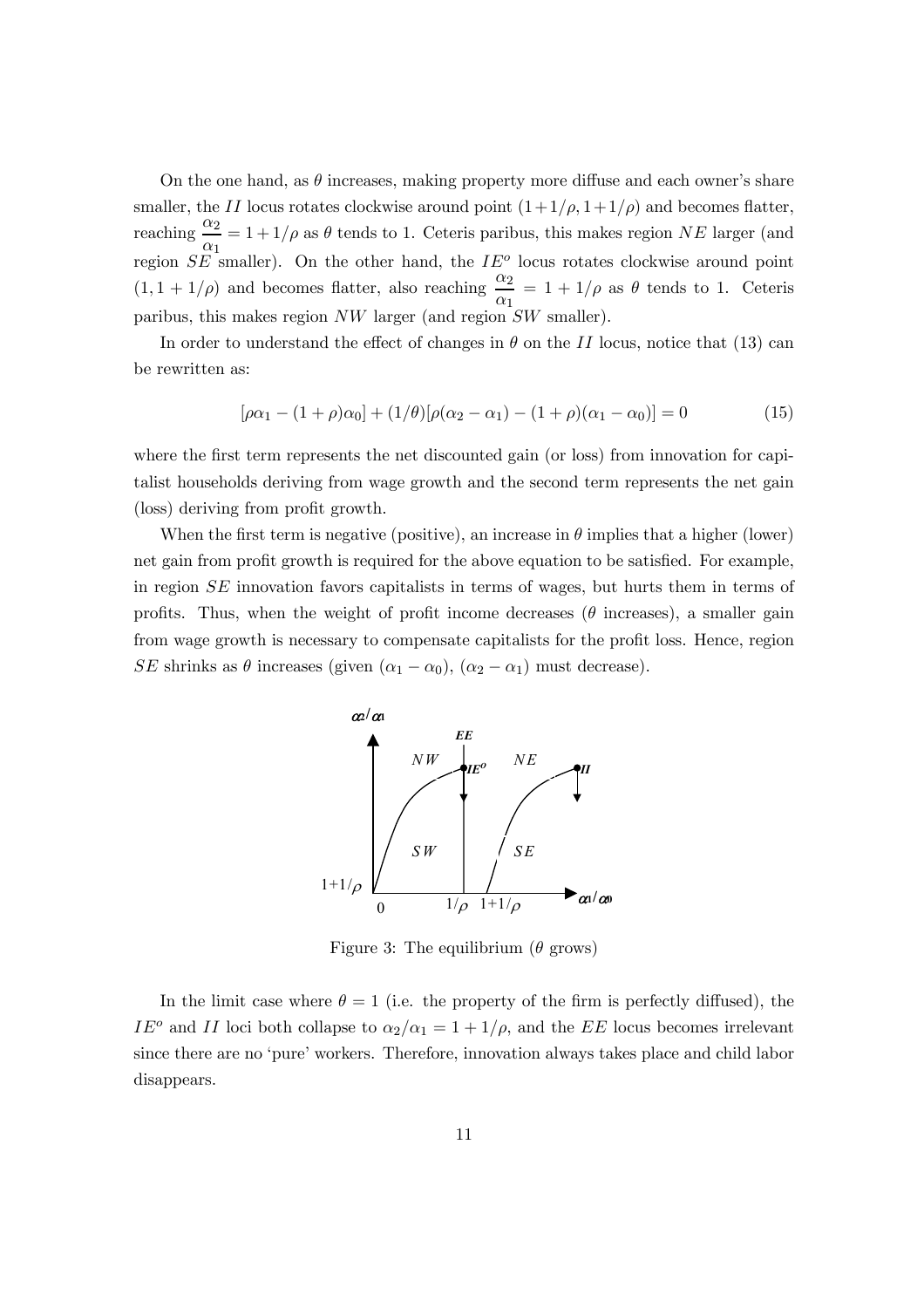In a different framework, Swinnerton and Rogers [15] [16] also discuss the relationship between firm property diffusion (equality) and child labor incidence. In their analysis, a reduction in inequality can raise poor families income above the subsistence level and permit them to withdraw chidren from work. Our point is quite different. More diffused property of the firm reduces child labor because it tends to remove the distributional conflict regarding innovation and education between workers and capitalists.

In the limit case where  $\theta = 0$ , the IE<sup>o</sup> locus is no longer relevant and the EE and II loci divide the space in three regions (see Figure 4). An equilibrium with (complete) child labor and no innovation occurs in all regions but one, that is the region to the right of  $EE$  and above  $II$  (region  $NE'$ ), where the monopolistic firm innovates and workers send children to school. In region  $SE'$ , that is to the right of  $EE$  and below II, child labor occurs because the monopolist resists innovation (profit after innovation are low relative to current one). In region  $W$ , that is to the left of  $EE$  child labor occurs because workers are not willing to educate their children (wage growth following innovation is small).



Figure 4: The equilibrium  $(\theta = 0)$ 

## 6 Policy analysis

Figure 2 reveals that there are three sources of inefficient child labor depending on the combinations of  $\alpha_1/\alpha_0$  and  $\alpha_2/\alpha_1$ . In region NW in equilibrium there is technological update but only capitalists educate their children ('elitarian push'). In region SW, workers' opposition to education forces all children to work ('educational impasse'). In region SE, it is capitalists' opposition to innovation that forces all children to work ('technological impasse'). Therefore, in all three regions there is scope for government intervention.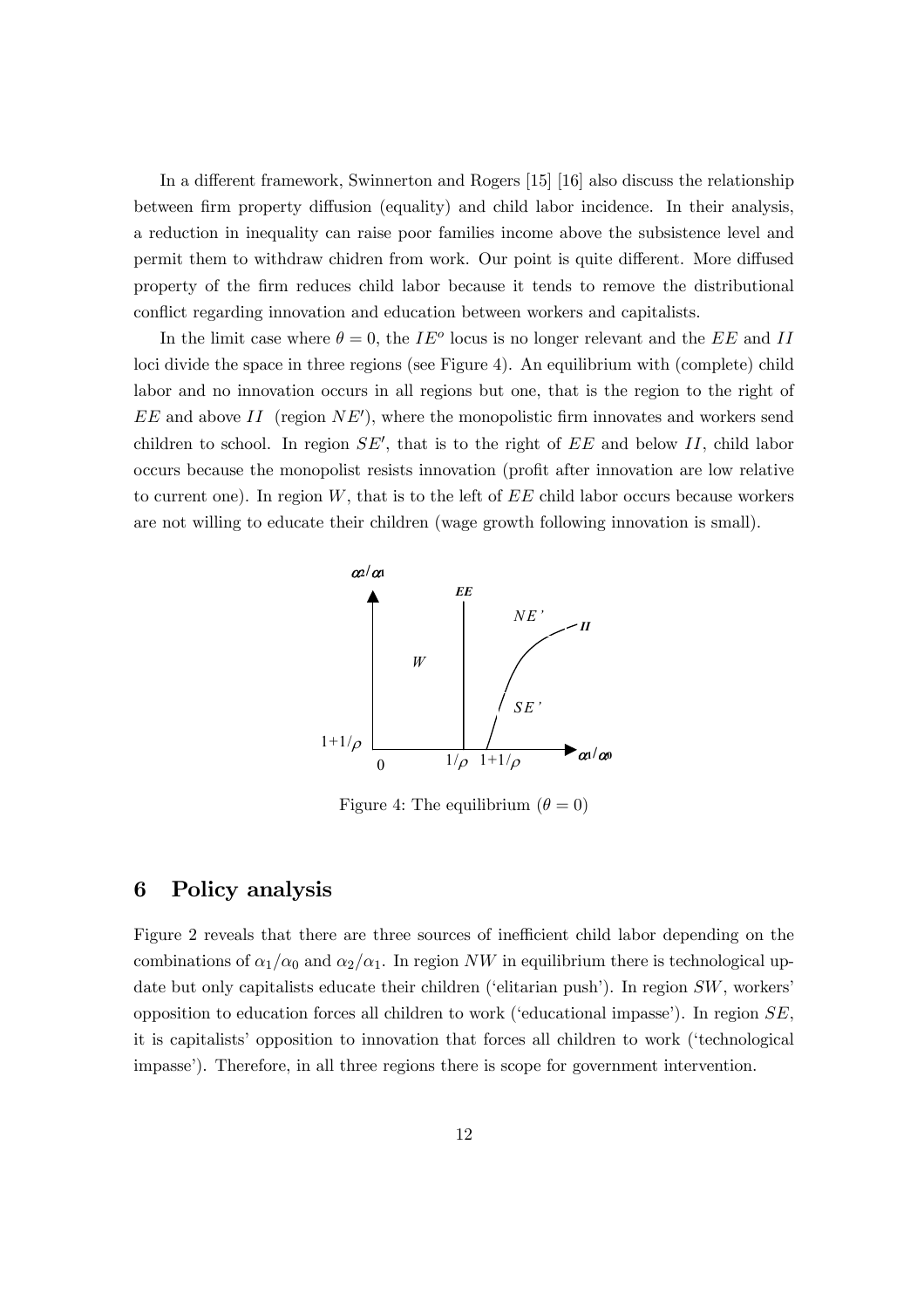To analyze government intervention, let us add an initial stage to the previous twostage game. In the initial stage, the government announces its economic policy (to which it is committed) in order to achieve the efficient allocation  $(I, E^o, E)$ . In the second and third stage, after being informed about government policy, capitalists and workers choose their optimal actions, in order to maximize their welfare.

As we have discussed above, in each region of Figure 2 the inefficiency of the equilibrium originates from different sources; thus, the appropriate government policy will depend on parameter values. In particular, since in regions NW and SW the inefficiency stems from the fact that workers do not find it worthwhile to educate their children, optimal intervention entails a subsidy to education financed through lump-sum taxation on capitalists (or, equivalently, on profits). Indeed, in both cases, universal education would allow the capitalists to fully reap the benefits of technological innovation, in terms of higher profits.

Differently, in region SE the source of inefficiency is the capitalists' unwillingness to innovate. In this case optimal intervention entails a subsidy to innovation funded through lump-sum taxation on workers (or, equivalently, on wages).

Let us now calculate the minimum subsidy which implements the efficient allocation.

• Region NW - Elitarian push:

Assume that the government announces that it will pay a subsidy to every household (whether capitalist or worker) which sends its children to school. The minimum net subsidy received by workers must be such that they are indifferent between outcome  $(I, E^o, NE)$ and outcome  $(I, E^o, E)$ . Given the payoffs associated to these outcomes, straightforward calculations show that the total subsidy that has to be paid to all households is  $S =$  $n(\alpha_0 - \rho \alpha_1)$ . Since this subsidy is financed through lump-sum taxation on profits, the net amount paid by capitalists (that is, the subsidy received by workers) is  $(1-\theta)n(\alpha_0 - \rho \alpha_1)$ . Formally, if we denote the action of the government with  $a^g$ , we can write  $a^g = (S, T_\pi) =$  $(n(\alpha_0 - \rho \alpha_1), n(\alpha_0 - \rho \alpha_1))$  where  $T_{\pi}$  is the tax on profit. It is immediate to show that given  $a^g$ , the equilibrium outcome of the three-stage game is  $(I, E^o, E)$  and every player is at least as well off as in the two-stage game in which the government was inactive.

#### • Region SW - Educational impasse:

Again, assume that the government pays a subsidy to every household which sends its children to school. The net subsidy received by workers must be such that they are indifferent between outcome  $(NI,NE^o,NE)$  and outcome  $(I, E^o, E)$ . Thus, the total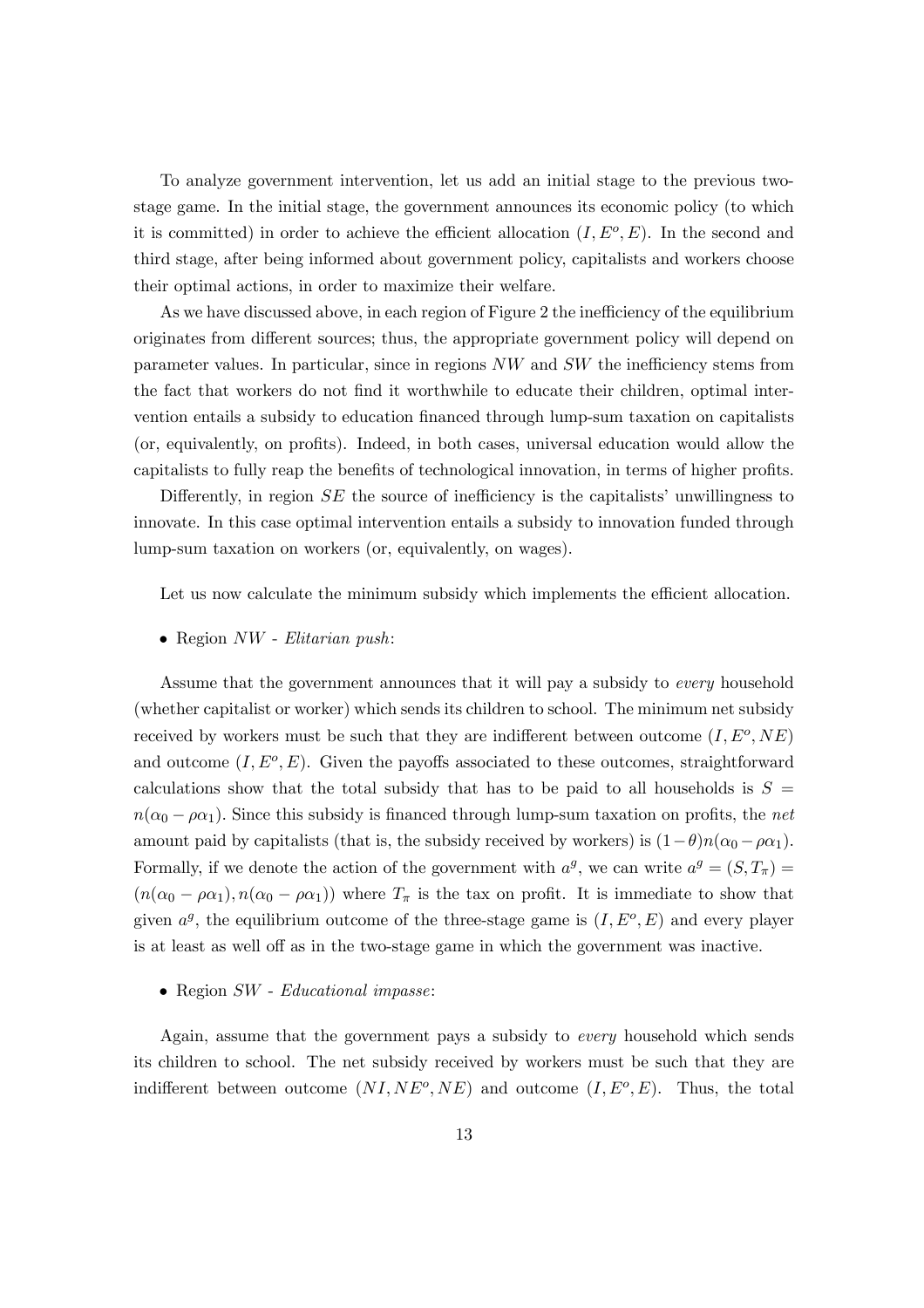amount of the subsidy to be paid is  $S = n(\alpha_0 - \rho \alpha_1 + \rho \alpha_0)$ . This subsidy is financed through lump-sum taxation on profits. Thus the *net* amount paid by capitalists is  $(1 \theta$ )n( $\alpha_0 - \rho \alpha_1 + \rho \alpha_0$ ). In this case,  $a^g = (S, T_\pi) = (n(\alpha_0 - \rho \alpha_1 + \rho \alpha_0), n(\alpha_0 - \rho \alpha_1 + \rho \alpha_0))$ . Again, given  $a^g$ , the equilibrium outcome of the three-stage game is  $(I, E^o, E)$  and every player is at least as well off as in the two-stage game.

#### • Region  $SE$  - Technological impasse:

Now, assume that the government pays a subsidy to capitalists who innovate. The net subsidy received by capitalists must be such that they are indifferent between outcome  $(NI,NE^o,NE)$  and outcome  $(I, E^o, E)$ . Since this subsidy is financed through lump-sum taxation on wages, it can be easily verified that the total amount of the subsidy to be paid is  $S'/(1-\theta)$  where:

$$
S' = (\alpha_1 - \alpha_0)(1 + \rho - \theta \rho) + \theta \alpha_0 - \rho(\alpha_2 - \alpha_1). \tag{16}
$$

Once again, given  $a^g = (S, T_w) = (S'/(1 - \theta), S'/(1 - \theta))$ , the equilibrium outcome of the three-stage game is  $(I, E^o, E)$  and every player is at least as well off as in the two-stage game.

Our previous analysis can be used to evaluate one of the most commonly used form of intervention against child labor, namely compulsory education laws.

On the one hand, in regions  $NW$  and  $SW$ , the implementation of legislative measures to eliminate child labor provides the firm with the right incentives to innovate.<sup>4</sup> However, the resulting technological upgrade will benefit the owners of the monopolistic firm at the expenses of the workers who are forced to send their children to school. In this case, without any compensation to workers, legislative measures are not Pareto improving and imply a redistribution of income from workers to capitalists, where the latter enjoy the welfare gain from universal education at zero cost.

From a political economy perspective, the opportunity of such redistribution may justify the political (and economic) support of these measures by the owners of the firms. Weiner [17] discusses a historical example where the owners of the firms were in favor of the introduction of legislative measures against child labor. According to him "in India the proprietors of large businesses have not opposed child-labor laws... One of the complaints of managers of large firms is that their labor force is not sufficiently educated, that

<sup>&</sup>lt;sup>4</sup>In this paper we abstract from the problem of enforceability and implementability of legislative measures. For an analysis of the role of legislation enforcement in the fight against child labor, see Bellettini and Berti Ceroni [4].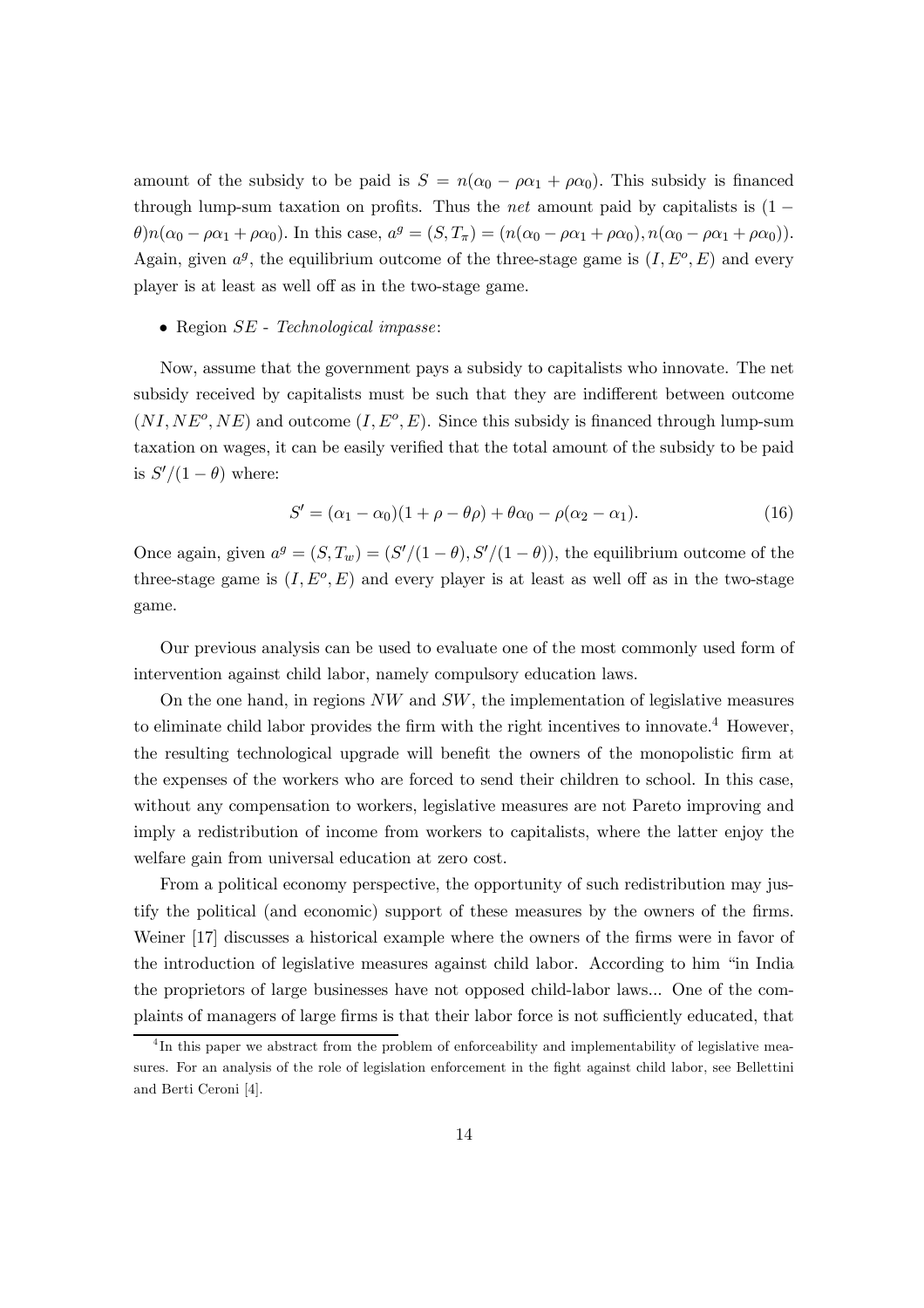too many workers are unable to read manuals or follow the simple instructions written on machines". Galor and Moav [10] provide several historical examples to argue that in the second phase of the Industrial Revolution "the capitalists were among the prime beneficiaries of the potential accumulation of human capital by the masses", so that they had the incentives to financially support public education.

On the other hand, notice that, in region SE, compulsory schooling legislation alone would bring about a welfare loss for all agents, since every child would be forced to go to school but firms would still not find it profitable to innovate. In this case, from a political point of view, legislative measures aimed at reducing the incidence of child labor would be hard to implement in the absence of innovation subsidies.<sup>5</sup>

## 7 Conclusion

By focusing on poverty and the determinants of the supply of child labor, a recent literature has tried to assess the welfare consequences of government intervention aimed at the reduction or elimination of the phenomenon. This paper adds to this literature by supplementing the analysis with an investigation of the determinants of the demand of the firm for child labor. More specifically, we study the relationship between technological innovation, education, and child labor in a setting where the returns to education depend on the level of technology and the profitability of technological upgrade depends on the quality of the labor force.

Our framework allows us to derive clear-cut welfare implications of public intervention in the area of child labor. In general, we have shown that legislative intervention (that is, child labor bans and compulsory education laws) cannot be Pareto improving unless some kind of redistribution from the owners of the firm to the workers also takes place. Moreover, there are cases where legislation alone decreases the welfare of *all* agents, since it does not provide the right incentives for the firm to innovate. In this case, the optimal policy would be to subsidize technological upgrade.

The simplicity of the framework also shows a potential for fruitful extensions. First, our model could be extended to a multi-period set-up. This would allow one to fully capture the long-run consequences of child labor and public intervention on human capital accumulation and economic development. Second, it could be enriched from a political economy point of view to investigate the role of different institutional mechanisms in mediating the conflicting interests of households and firms.

 $<sup>5</sup>$  Indeed, subsidies alone would achieve efficiency even without compulsory schooling legislation.</sup>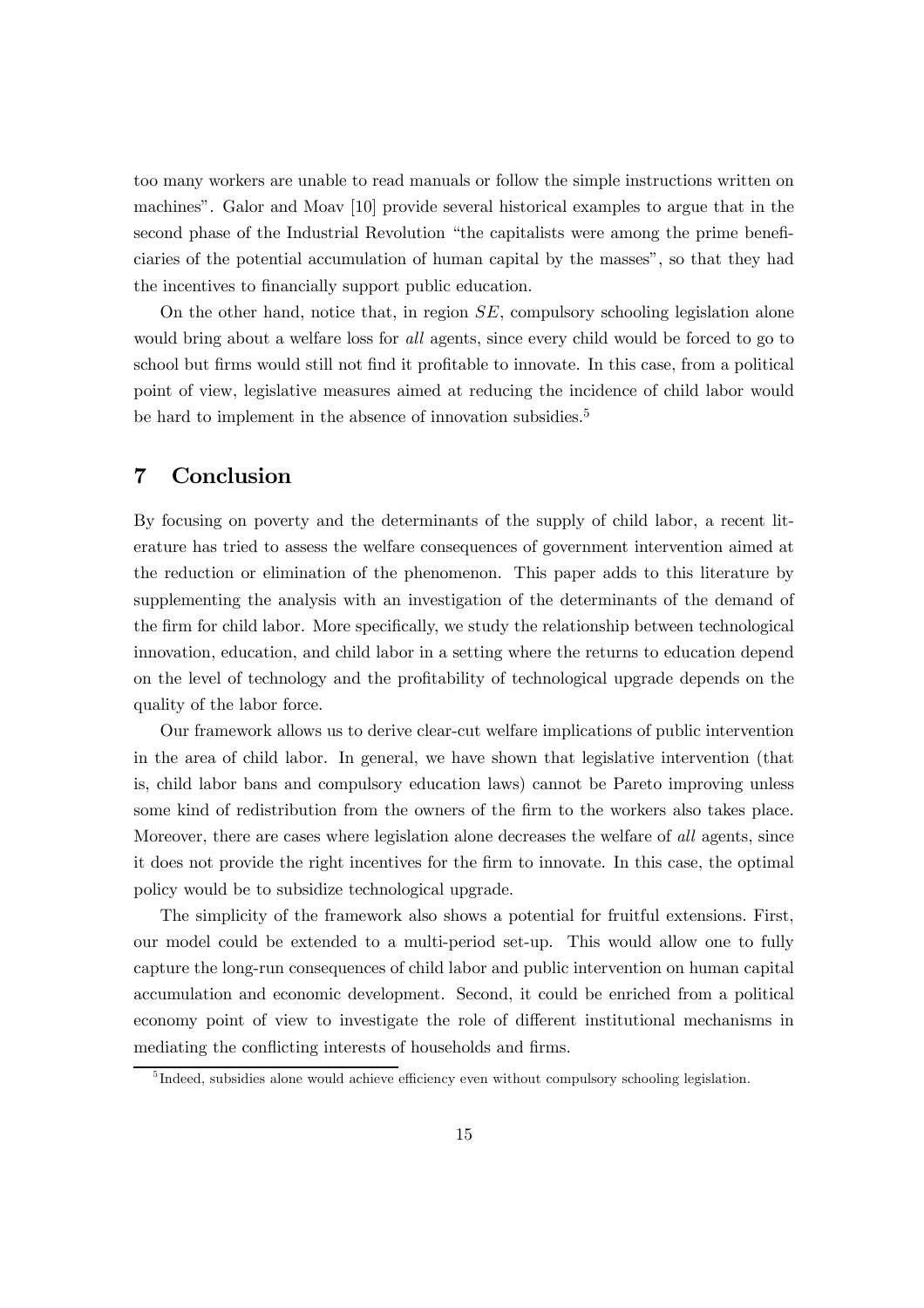## References

- [1] Baland, J-M. and J. A. Robinson (2000), "Is Child Labor Inefficient?", Journal of Political Economy, 108, 663-679.
- [2] Basu, K. (1999), "Child Labor: Cause, Consequence, and Cure, with Remarks on International Labor Standards", Journal of Economic Literature, 37, 1083-1119.
- [3] Basu, K. and P. H. Van (1998), "The Economics of Child Labor", American Economic Review, 88, 412-427.
- [4] Bellettini, G. and C. Berti Ceroni (2000), "Compulsory Schooling Laws and the Cure Against Child Labor", University of Bologna, mimeo.
- [5] Cigno, A. and F. Rosati (2000), "Why Do Indian Children Work, and Is It Bad For Them?", ChilD Working Paper, no.1.
- [6] Dessy, S. E. (2000), "A Defense of Compulsory Measures Against Child Labor", Journal of Development Economics, 62, 261-275.
- [7] Dessy, S.E. and S. Pallage (2001), "Child Labor and Coordination Failures", Journal of Development Economics, 65, 469-476.
- [8] Dinopoulos E. and P. Segerstrom (1999), "A Schumpeterian Model of Protection and Relative Wages", American Economic Review, 89, 450-472.
- [9] Galbi, D. A. (1997), "Child Labor and the Division of Labor in the Early English Cotton Mills", Journal of Population Economics, 10, 357-375.
- [10] Galor, O. and O. Moav (2000), "Das Human Capital", Brown University Working Paper no. 2000-17.
- [11] ILO (1998), Report VI (1): Child Labour: Targeting the intolerable, Geneva.
- [12] Levy, V. (1985), "Cropping Pattern, Mechanization, Child Labor, and Fertility Behavior in a Farming Economy: Rural Egypt", *Economic Development and Cultural* Change, 33, 777-791.
- [13] Murphy, K. M., Shleifer, A. and R. W. Vishny (1989), "Industrialization and the Big Push", Journal of Political Economy, 97, 1003-1026.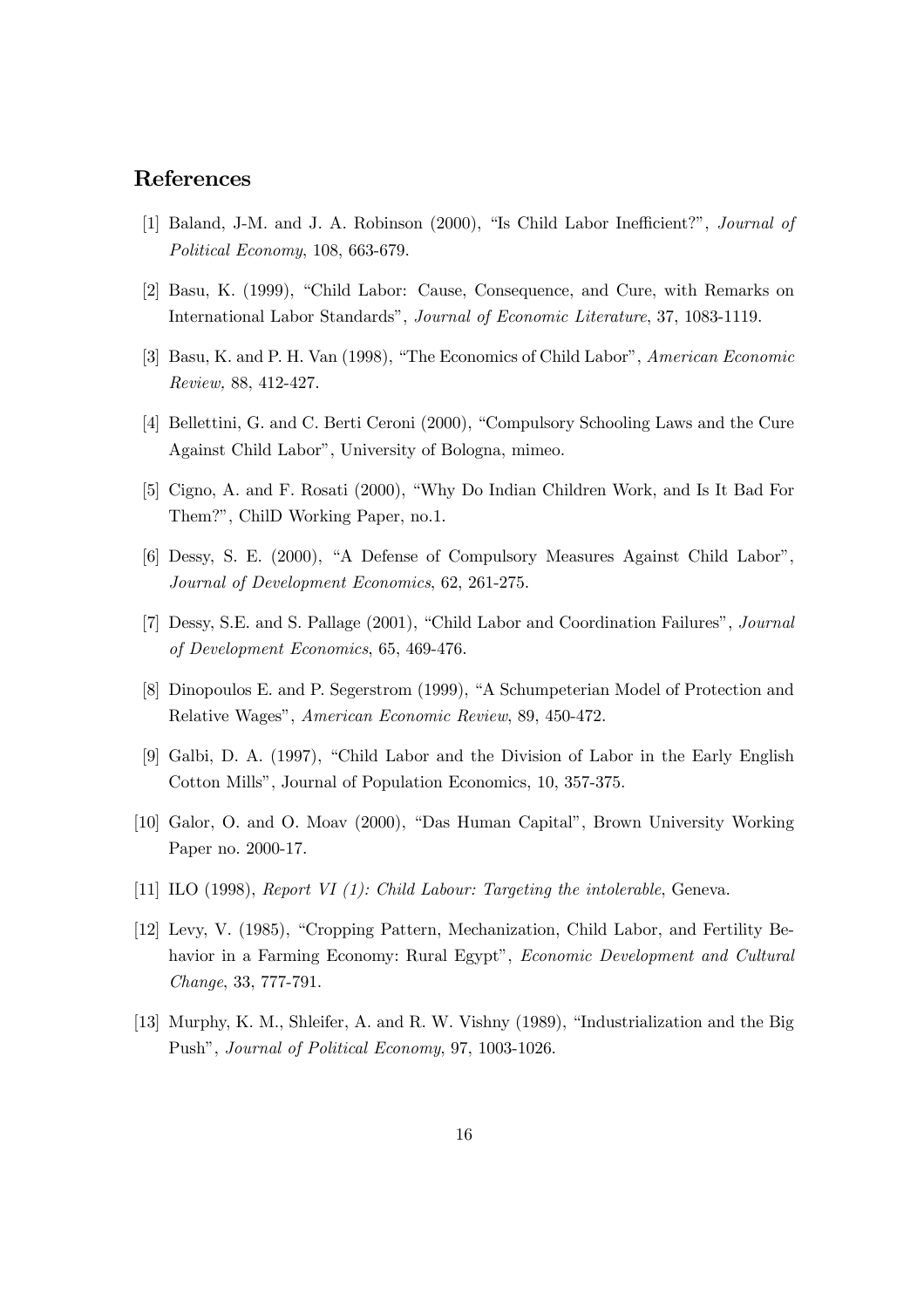- [14] Ranjan, P. (2001), "Credit Constraints and the Phenomenon of Child Labor", Journal of Development Economics, 64, 81-102.
- [15] Swinnerton, K. A. and C. A. Rogers (1999a), "The Economics of Child Labor: Comment", American Economic Review, 89(5), 1382-1385.
- [16] Swinnerton, K. A. and C. A. Rogers (1999b), "Inequality, Productivity, and Child Labor: Theory and Evidence", mimeo.
- [17] Weiner, M. (1991), The Child and the State in India: Child Labor and Education Policy in Comparative Perspective, Princeton: Princeton University Press.